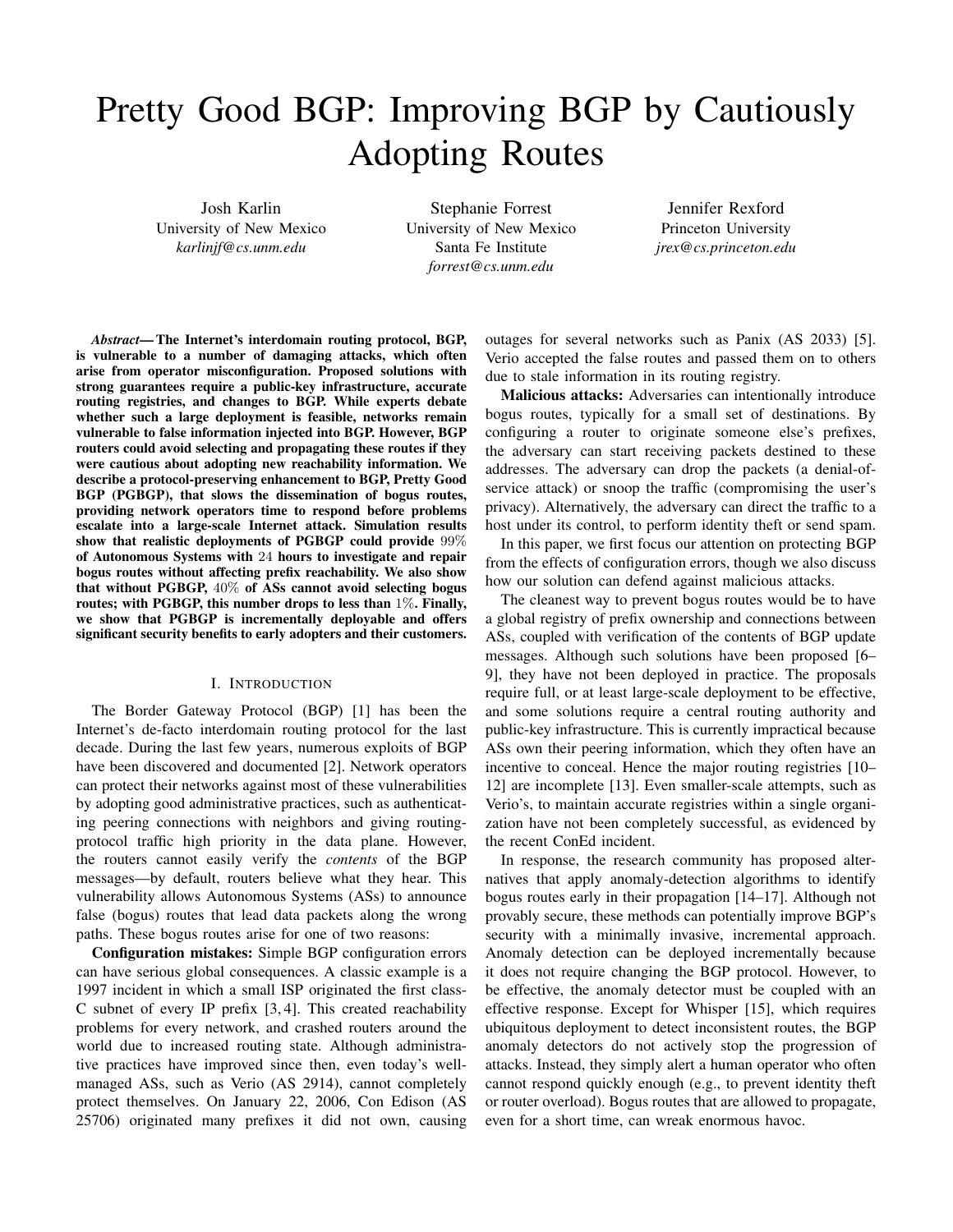In this paper we present Pretty Good BGP, a system that *automatically* delays the use and propagation of suspicious routes in favor of familiar alternatives. In PGBGP, the routers identify suspicious routes by consulting a table of trusted routing information learned from the recent history of BGP update messages. Introducing delay gives the human operators, and automated systems, time to investigate the suspicious route; in some cases, the suspicious route may disappear on its own [13]. We evaluate PGBGP's effectiveness by studying its behavior on two of the most common BGP exploits—prefix hijacks and sub-prefix hijacks—using a sliding history window to construct a list of trusted (prefix, origin AS) pairs from the BGP update stream. Because our design does not require any protocol changes, PGBGP is incrementally deployable via software updates to the routers in participating ASs. Given the many impediments to deploying strong BGP security, it is important to evaluate how much of the problem can be addressed by weaker solutions such as anomaly detection. Such an evaluation would contribute to the ongoing debate about how to secure BGP. In this paper we explore both the strengths and the limitations of PGBGP, a very simple example anomaly detector.

In the remainder of the paper, we discuss the challenges of detecting bogus BGP routes (Section [II\)](#page-1-0) and present PGBGP (Section [III\)](#page-2-0). In Section [IV,](#page-4-0) we describe a simulator for evaluating PGBGP. Section [V](#page-5-0) reports simulation results that assess PGBGP's effectiveness under various deployment scenarios. Section [VI](#page-7-0) discusses the implementation overhead and options for incremental deployment. Section [VII](#page-7-1) describes an efficient method to quickly confirm true positives. Section [VIII](#page-8-0) discusses PGBGP's response to a host of routing scenarios and how PGBGP might stand up to an intelligent adversary. Section [IX](#page-8-1) reviews related work, and Section [X](#page-9-0) presents our conclusions and directions for future research.

# <span id="page-1-0"></span>II. CHALLENGES OF DETECTING BGP ATTACKS

In this section, we briefly review the BGP protocol and describe how routes are propagated. We then discuss some of its vulnerabilities.

#### *A. Border Gateway Protocol (BGP)*

Internet routing operates at the level of IP address blocks, or *prefixes*. Regional Internet Registries (RIRs), such as ARIN, RIPE, and APNIC, allocate IP prefixes to institutions such as Internet Service Providers. These institutions may, in turn, subdivide the address blocks and delegate these smaller blocks to other ASs, such as their customers. Ideally, the RIRs would be notified when changes occur, such as an AS delegating portions of its address space to other institutions, two institutions combining their address space after a merger or acquisition, or an institution splitting its address space after a company break-up. However, the registries are notoriously out-of-date and incomplete. Ultimately, BGP update messages and the BGP routing tables themselves are the best indicator of the active prefixes and the ASs responsible for them. BGP tables today contain around 170,000 active prefixes, with prefixes appearing and disappearing over time.

ASs exchange information about how to reach destination prefixes using the Border Gateway Protocol (BGP). A router learns how to reach external destination prefixes via BGP sessions with routers in neighboring ASs. BGP has two kinds of update messages—announcements and withdrawals. Upon receiving an announcement for a destination prefix, the router overwrites the old route (if any) from the neighbor with the new information. Announcements contain information such as the destination prefix, the announcer's IP address, and the AS path the route will take. As the route announcement propagates, each AS adds its own unique AS number to the AS path. The router responds to a withdrawal message by deleting the previously announced route from its routing table and propagating the withdrawal to its neighbors. BGP routing changes can occur for many reasons, such as equipment failures, software crashes, policy changes, or malicious attacks. Inferring the cause directly from the BGP update messages is a fundamentally difficult, if not impossible, problem.

A router with multiple neighbors would likely learn multiple routes for each prefix. A single "best" route is chosen by applying the BGP *decision process*. The decision process is a non-standard sequence of about a dozen rules that compare one route to another [1]. Generally, a router prefers routes that conform to the policies of the local network operator. Next, the router prefers routes with the lowest AS path length. If multiple equally good routes remain, the router can apply additional rules, ultimately resolving ties arbitrarily to ensure a single answer. Because the decision process does not consider traffic load or performance metrics, the selected route is not necessarily optimal from a performance point of view.

In practice, routes are often selected and propagated according to local routing policies, which are based on the business relationships with neighboring ASs [18, 19]. The most common relationships are customer-provider and peerpeer. In a customer-provider relationship, the provider ensures that its customer can communicate with the rest of the Internet by exporting its best route for each prefix, and by exporting the customer's prefixes to other neighboring ASs. In contrast, the customer does not propagate routes learned from one provider to another as it pays for transit to its providers. In a peer-peer relationship, two ASs connect solely to transfer traffic between their respective customers. An AS announces only the routes learned from its customers to its peers. These business relationships drive local preferences, which in turn influence the decision process. Typically, an AS prefers customer-learned routes over peer-learned routes, and peer-learned routes over provider-learned routes.

#### *B. BGP Vulnerabilities*

BGP has three major vulnerabilities. The first, a *prefix hijack*, occurs when an AS announces itself as the originator of a prefix it does not own. Some ASs will reroute to the hijacker instead of the legitimate host, making the prefix unreachable for themselves and their customers. The second, a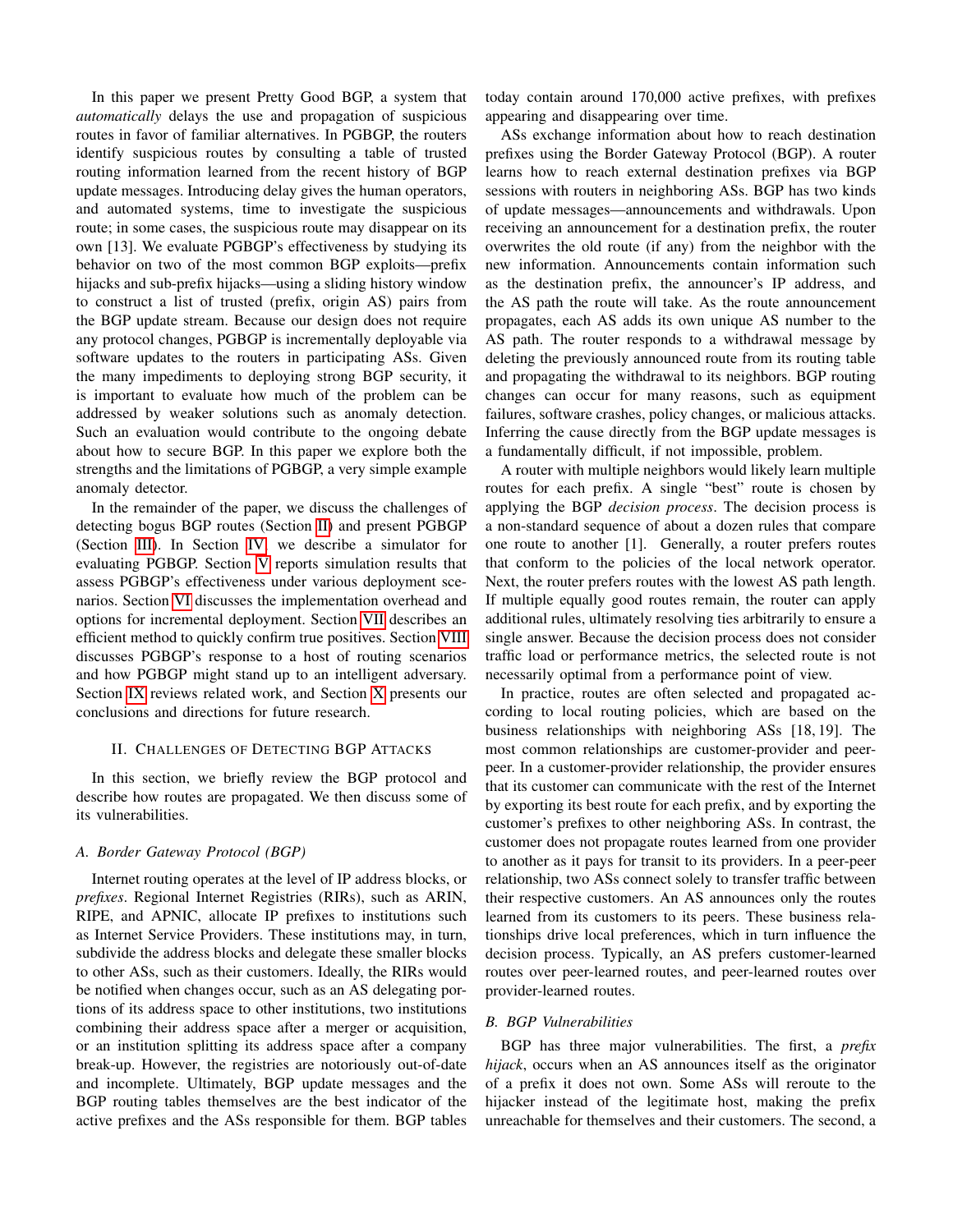*sub-prefix hijack*, occurs when an announced prefix is wholly contained within another announced prefix owned by another AS. It is more dangerous than a prefix hijack and more difficult to stop because more specific routes are preferred at traffic forwarding time. Finally, there is a *man-in-the-middle attack*. Unlike prefix hijacks and sub-prefix hijacks, man-inthe-middle attacks are always initiated by a malicious agent. Man-in-the-middle attacks occur when an agent does not claim to originate another AS's prefix but instead announces itself as part of an invalid path to the origin in order to gain access to traffic it should not receive. Man-in-the-middle attacks are the least common<sup>[1](#page-2-1)</sup> of the three forms of attack, so in this paper we concentrate on both classes of hijacking attacks.

*1) Prefix Hijacks:* Prefix hijacking is surprisingly difficult to prevent. Ideally, every AS would apply filters to the routes received from neighboring ASs and discard BGP routes for unexpected prefixes. However, cases such as the Panix attack show that even vigilant ASs cannot maintain up-to-date filters to their neighbors, let alone for routes that originate several AS hops away. Ultimately, even security-conscious operators cannot adequately protect their ASs today.

Prefix hijacking can also be difficult to detect. Ideally, a prefix would have a single origin AS for its entire lifetime, causing a route announcement with a different origin AS to be clear indication of attack. However, prefixes may change ownership. For example, some companies and universities prefer to have their provider announce prefixes into BGP on their behalf. If the institution switches providers, a new AS would then start announcing the prefix. In addition, a small fraction of prefixes have more than one legitimate originating AS [20]. For example, an institution might have multiple providers that each announce the prefix. Thus, not all new origins for a prefix necessarily imply a prefix-hijack attempt.

*2) Sub-prefix Hijacks:* In a conventional prefix-hijacking attack, some ASs direct traffic toward the adversary while others continue to forward packets to the legitimate destination as the hijacked route is potentially one option among many. However, a small modification makes the attack more dangerous. When a data packet arrives on an incoming link, the router looks in its forwarding table for the entry with the longest matching prefix. By announcing more specific prefixes (*sub-prefixes*), the adversary can trick nearly every AS into using the bogus route. For example, the adversary could announce BGP routes for two sub-prefixes, each covering half of the address space of the original prefix. Routers throughout the Internet would select a best BGP route for each prefix—the original prefix and the two sub-prefixes. Yet, these routers would forward data packets based on the longest matching prefix—that is, the sub-prefix announced by the adversary.

Route filtering could help prevent such attacks by discarding BGP announcements for small address blocks. However, the network operators in one AS cannot easily determine what prefix lengths are reasonable to expect for each part of the IP address space. Operators typically take a conservative approach by allowing announcements for prefixes corresponding to 256 addresses or more (i.e., a prefix with a mask length of 24 bits or less), rather than run the risk of misrouting legitimate traffic. Even when detected, sub-prefix hijacks are hard to avoid. For example, suppose a network operator detects a sub-prefix hijack and configures a route filter to discard the offending route. Although that AS's routers would then forward data packets based on the original prefix, other ASs in the path to the legitimate destination might still be forwarding packets based on the bogus sub-prefix. These ASs would essentially *deflect* the packets to the adversary.

# III. PRETTY GOOD BGP (PGBGP)

<span id="page-2-0"></span>The basic idea behind PGBGP is simple, namely, that unfamiliar routes should be treated cautiously when forwarding data traffic. This conservative approach to new route information takes advantage of natural redundancy in the network (more than one route for most data packets to reach their destination), and it mitigates the effect of temporary problems caused by configuration errors. Adopting potentially bogus routes slowly also creates time for secondary processes to check their validity. In the following, we discuss how PGBGP determines if a new route should be treated suspiciously (Identifying Anomalous Routes) and how PGBGP routes around bogus routes (Avoiding Suspicious Routes).

### <span id="page-2-3"></span>*A. Identifying Anomalous Routes*

PGBGP uses a window of historical data to determine whether or not a route is trusted. Thus, we say that the window of routes recently advertised or in the router's tables constitutes our definition of *normal*. Here we give some details about what information is used to construct normal, how it is built, and how long the data are trusted.

The most disruptive routes are those that can mislead routers into sending data to the wrong destination. PGBGP is therefore concerned with the originating AS of each route update an AS receives. Route origins can be obtained from update messages by selecting the last AS from the AS Path list. <sup>[2](#page-2-2)</sup> PGBGP also uses the following information: the time that each update is received, the prefix associated with the update, and a snapshot of each edge router's RIB (table of known routes) in the AS.

A router's RIB and history of updates are used to create a history of known origins for each prefix. This history is what PGBGP uses to define normal behavior. On initialization, there is no concept of normal, and therefore all incoming updates are accepted. This process continues for h days (the *history period*). After this initial training phase, new routes that would alter the state of normal behavior are quarantined if possible. The quarantine lasts for s days (the *suspicious period*), and after that time the update is accepted by PGBGP if it still exists in the routing table. This prevents short-term anomalous behavior from corrupting the definition of normal. Finally, stale data should be eliminated from the history. PGBGP

<span id="page-2-1"></span><sup>&</sup>lt;sup>1</sup>A malicious agent must gain access to the router in order to perform a man-in-the-middle attack.

<span id="page-2-2"></span> $2$ If the route is aggregated with an AS set, which is rare, the originating AS is considered to be the last AS before the AS set.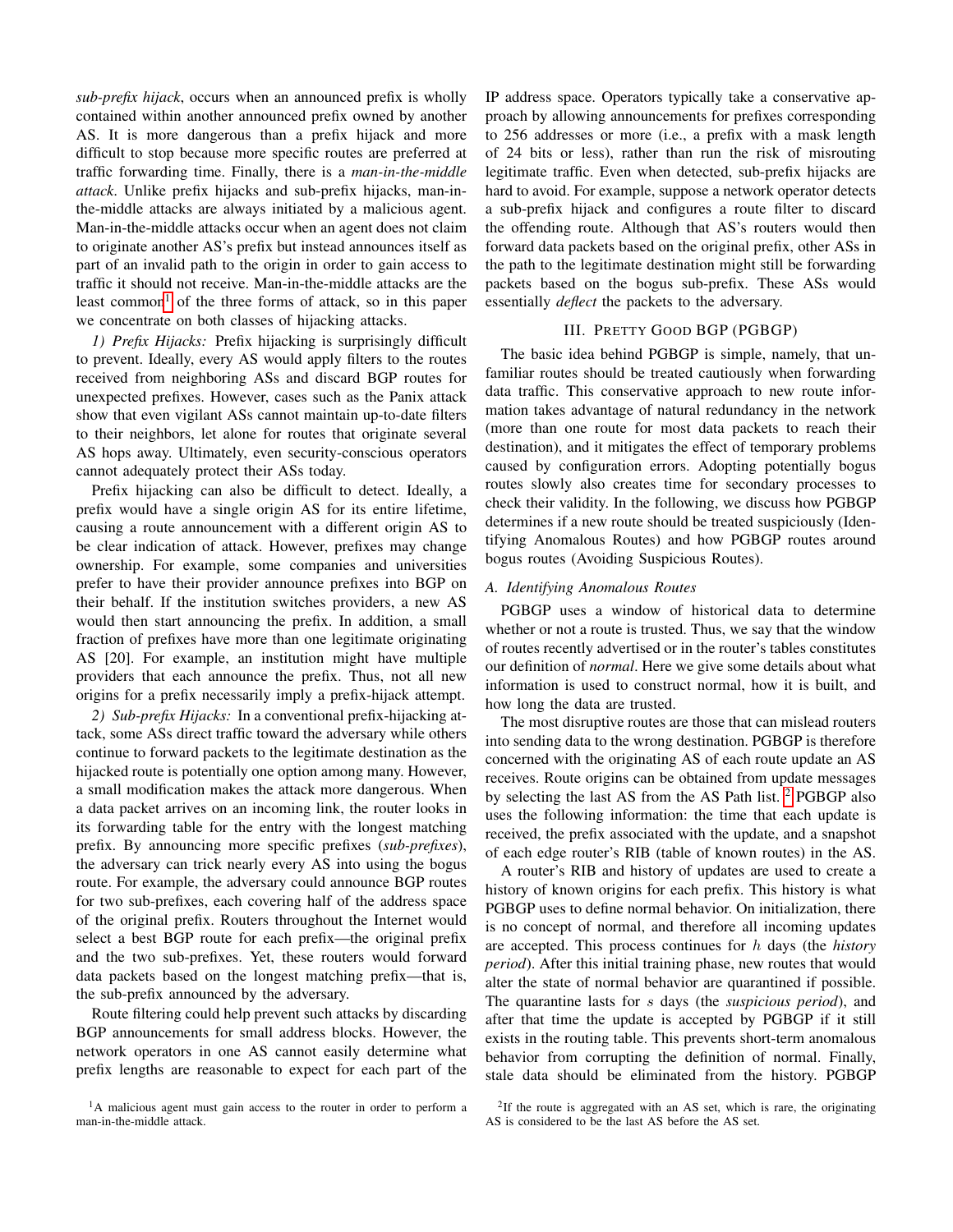

<span id="page-3-0"></span>Fig. 1. Average number of announcements (per day) classified as suspicious using a suspicious period of 1 day and a variety of history periods (h).

removes known origins for a prefix if it has not appeared in the router's RIB in the last  $h$ , days. Likewise, if a prefix has not appeared in the router's RIB in the last  $h$  days, the entire prefix is removed from the history.

Incoming route updates are compared against the history of origins to determine whether or not they are suspicious. With this approach, hijack attempts are easy to detect, because they always originate a prefix at a new origin AS. PGBGP scans incoming updates for prefixes that have been seen recently (within the history period) but were not originated at the advertised location. Such route updates are labeled suspicious unless one of the trusted (recently seen) origins of the prefix are on the route's AS path. If the route is not a potential prefix hijack, it is either normal or a sub-prefix hijack attempt. Subprefix hijacks must announce a *new* prefix that is contained within another, recently seen, prefix in order to disrupt routing decisions. The prefix of a route update can be compared to recently seen prefixes to determine if it is a sub-prefix of a known prefix. If it is, then PGBGP labels it suspicious if the AS path does not traverse one of the larger prefix's origins.

The *suspicious period* s and *history period* h are PGBGP's only parameters. They correspond to the time an anomalous route is avoided before being accepted (s) and the time that an origin is viewed as "recently seen"  $(h)$ . Parameter s should be long enough for network operators to detect and resolve problems before they spread, but no longer than necessary. If s is too long, false positives will be slow to self-correct. A previous study of BGP misconfiguration showed that roughly 45% of new origins and prefixes exist for less than 24 hours [13]. These are temporary routes such as route leaks and hijack attempts. Because 24 hours is also a reasonable length of time for an operator to analyze and fix a routing problem, we use this value for s.

Parameter  $h$  cannot be too short, or many valid origin ASs will be treated as suspicious following a brief outage. On the other hand, h should not be longer than necessary for two reasons. First, a long history period might allow a repeated prefix-hijack attack to become trusted. This would occur if an undetected malicious origin AS remained in the history buffer after the first attack. And,  $h$  determines the initial training time for a router coming online (unless it is bootstrapped with recent history information).

To determine a reasonable value for  $h$ , we ran the PGBGP algorithm on RouteViews BGP update data from Equinix for the months of November through January (inclusive) of 2005,2006 with  $s = 24$  hours. Only one of Equnix's many streams, that of AS 2914, was analyzed for this experiment. The average number of incoming announcements (per day) that are labeled anomalous are displayed in Figure [1](#page-3-0) for each evaluated history period (for both suspicious new origins and sub-prefixes). The figure shows that as  $h$  increases the number of suspicious routes decreases on average for suspected prefix hijacks and gently increases for suspected sub-prefix hijacks. The reason that the average number of suspicious subprefix routes increases is that sub-prefixes are only considered suspicious if any recently seen prefix contains it. The larger the value of  $h$ , the more likely a prefix will have been seen within that period that contains it. For prefix hijacks, the figure shows a large initial drop in the average number of suspicious routes. This suggests that some prefixes have multiple origins that were not seen in the update stream for a few days at a time. The figure also shows marginal reductions in the rate of suspicious routes after ten days and therefore we have (somewhat arbitrarily) chosen  $h = 10$ .

## <span id="page-3-1"></span>*B. Avoiding Bogus Routes*

A PGBGP-enabled router would avoid selecting anomalous routes whenever possible. If the router had alternative routes for the prefix, the router would select the best of the trusted routes. False positives, while possible, cause the router to select a potentially less desirable route (temporarily). If no alternative route existed, the router would select the suspicious route. This behavior is accomplished by giving suspicious routes the lowest possible preference during the suspicious period. In this way a suspicious route will only be selected when no alternatives exist.

Preventing a sub-prefix hijack is more complicated because the router does not have any normal routes available for the sub-prefix. PGBGP approaches this problem by forwarding packets as before, using the BGP route for the larger address block (super-prefix). The suspicious routes are not immediately entered into the routing table but instead quarantined until the suspicious period has passed. Extra consideration must be taken in selecting the route for the larger address block now that a sub-prefix has been announced. A downstream AS that chose a malicious route would *deflect* the data packets along the wrong path anyway.Hence, when possible, the superprefix route that is selected should lead to a neighbor that has not announced the suspicious sub-prefix.

An interesting question is how the announcement of a new prefix that is not contained in a larger address block should be handled. In this case, the new announcement provides a route to an address block that was either previously unreachable or is specified more specifically by prefixes in the table. If the announced addresses were previously unreachable then the route cannot be hijacking traffic destined to another, legitimate AS. PGBGP accepts the new announcement and installs the new prefix in the forwarding table. A super-prefix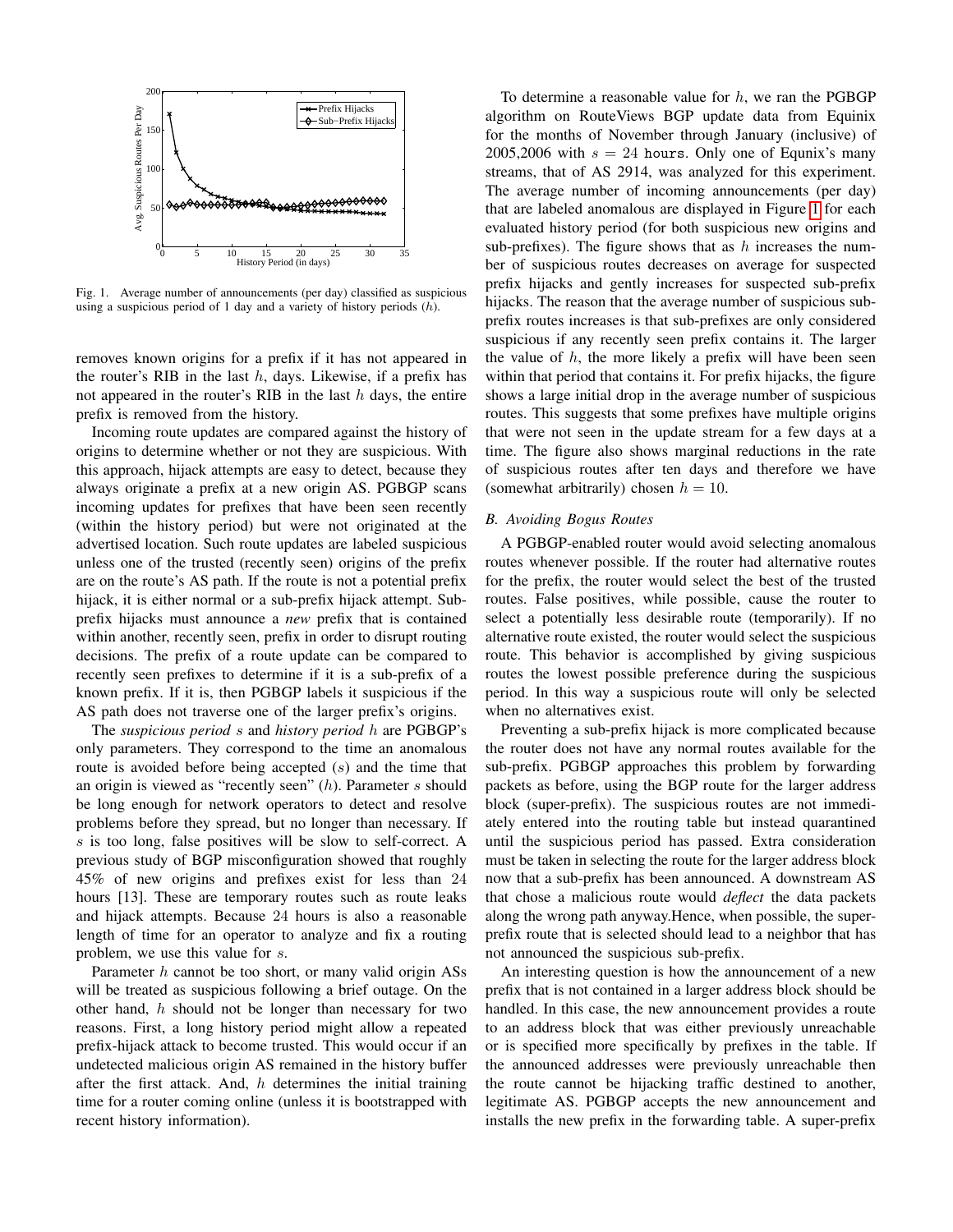announcement is not a hijack either. Super-prefixes will not be preferred over sub-prefixes at packet forwarding time and cannot hijack traffic. Therefore, super-prefixes are accepted by PGBGP as well.

We have shown that it is possible to avoid suspicious routes. However, any modification to the decision process needs to consider the possible effects on BGP convergence. Although BGP is not guaranteed to converge for all combinations of routing policies [21], ASs typically select and export routes based on their business relationships. If every AS prefers customer-learned routes, BGP convergence can be provably guaranteed [18]. As long as local preference remains the first step in the decision process, the guidelines in [18] are still being followed and convergence is assured. However, ranking all anomalous routes lower than other routes seems to violate these guidelines. For example, an AS would prefer a nonsuspicious route learned from a peer over an suspicious route learned from a customer. Fortunately, this does not cause a problem. Removing the suspicious route from consideration is conceptually the same as having the customer decide not to announce the route to the AS in the first place. The convergence guarantee in [18] holds when ASs apply more conservative export policies than their business relationships normally suggest.

# IV. THE PGBGP SIMULATOR

<span id="page-4-0"></span>We have developed a high-level BGP simulator for evaluating route selection and propagation on large topologies. The software, available for download under the GPL license [22], simulates BGP and PGBGP routing decisions on an AS topology with routing policies based on the business relationships. In this section, we describe the AS-level topology, the decision process and route propagation, and how the simulator is configured for the experiments in Section [V.](#page-5-0)

# *A. AS Topology and Relationships*

Large ASs are often spread over vast geographical areas and have many BGP-speaking routers. Because we are concerned only with AS-level behavior, each AS's network is represented as a single node in the graph. In spite of this simplification, determining the AS-level topology of the Internet is a difficult problem. Much of the topology can be inferred from the BGP routing announcements themselves. For example, suppose that an AS A announces the paths (A,C,D,E) and (A,C,D,T,Y) for two different prefixes. These paths imply the existence of several edges in the AS-level topology, namely (A,C), (C,D), (D,E), (D,T), and (T,Y). The AS paths also provide a glimpse into the business relationships between ASs. For example, the path (A,C,D,E) implies that AS A is permitted to transit traffic through AS C to AS D. As such, we can infer that AS A and AS D cannot both be providers or peers of AS C. Each path implies a set of constraints on the relationships between ASs. By combining these constraints across a large number of paths, inference algorithms can classify the relationship between each pair of adjacent ASs as customer-provider or peer-peer [23].

Based on the topology and AS relationships, we identified a set of ASs that are likely at the top of the AS "hierarchy," the core ASs. These ASs connect to each other via peer-peer links and provide transit service to large customer bases. We label an AS as core if it has peer-peer relationships with fifteen or more neighbors. For our experiments, we used the AS topology and business relationships described in [24], which were inferred from BGP data collected primarily from RouteViews [25]. The topology has 18,943 ASs with an average of four AS-AS links each. The work in [24] introduced the concept of a sibling relationship, which we approximate as a peer-peer relationship. The network has 62 core ASs according to our definition. Although inferring AS topology and business relationships is by no means perfect, we believe that the inferred graph is representative of the connectivity and hierarchical structure present in today's Internet.

# *B. Route Selection and Propagation*

The simulator models how each AS selects and propagates a best route for a prefix. Following conventional business practices, an AS exports its best route to a peer or provider only if the route was learned from a customer; in contrast, an AS always exports its best route to its customers. For each AS, the simulator models a decision process with three main steps. First, the routes with highest local preference are selected; highest preference is given to routes announced by customers, then peers, and finally providers. Next, routes with the shortest AS paths are chosen. If multiple routes remain, the route learned from the neighbor with the lowest AS number is arbitrarily chosen as the tie-breaker. The simulator does not model other steps in the decision process, which relate to details of intra-AS topology and routing. When PGBGP is enabled, suspicious routes are ranked lower than trusted routes before the local-preference step.

The simulator propagates routes by visiting the originator's neighbors in breadth-first order. Upon reception of the new route, the neighbors run the decision process and propagate the route to their neighbors if it is selected as the best route. Cycles are avoided by ignoring routes that contain the receiving AS in the path. The propagation process continues until all of the ASs' best routes have stabilized. Every experiment terminated successfully, consistent with the observation in Section [III-B](#page-3-1) that the routing system should converge.

Our experiments determine which ASs would select a bogus route, and how PGBGP limits and delays the propagation of the route across the AS topology. Studying the propagation of the bogus route does not require any simulation of network dynamics such as topology changes, route-flap damping, or configuration changes. Instead, the simulator repeats the computation of the ASs' routing decisions once every s steps. First, the simulator computes the routing decisions for each AS with only the legitimate AS originating the prefix. Then, the simulator introduces a malicious AS that also originates the prefix, and recomputes the routing decisions. Because some ASs may suppress the bogus route for s steps, we then evaluate what happens when these ASs stop suppressing the route. The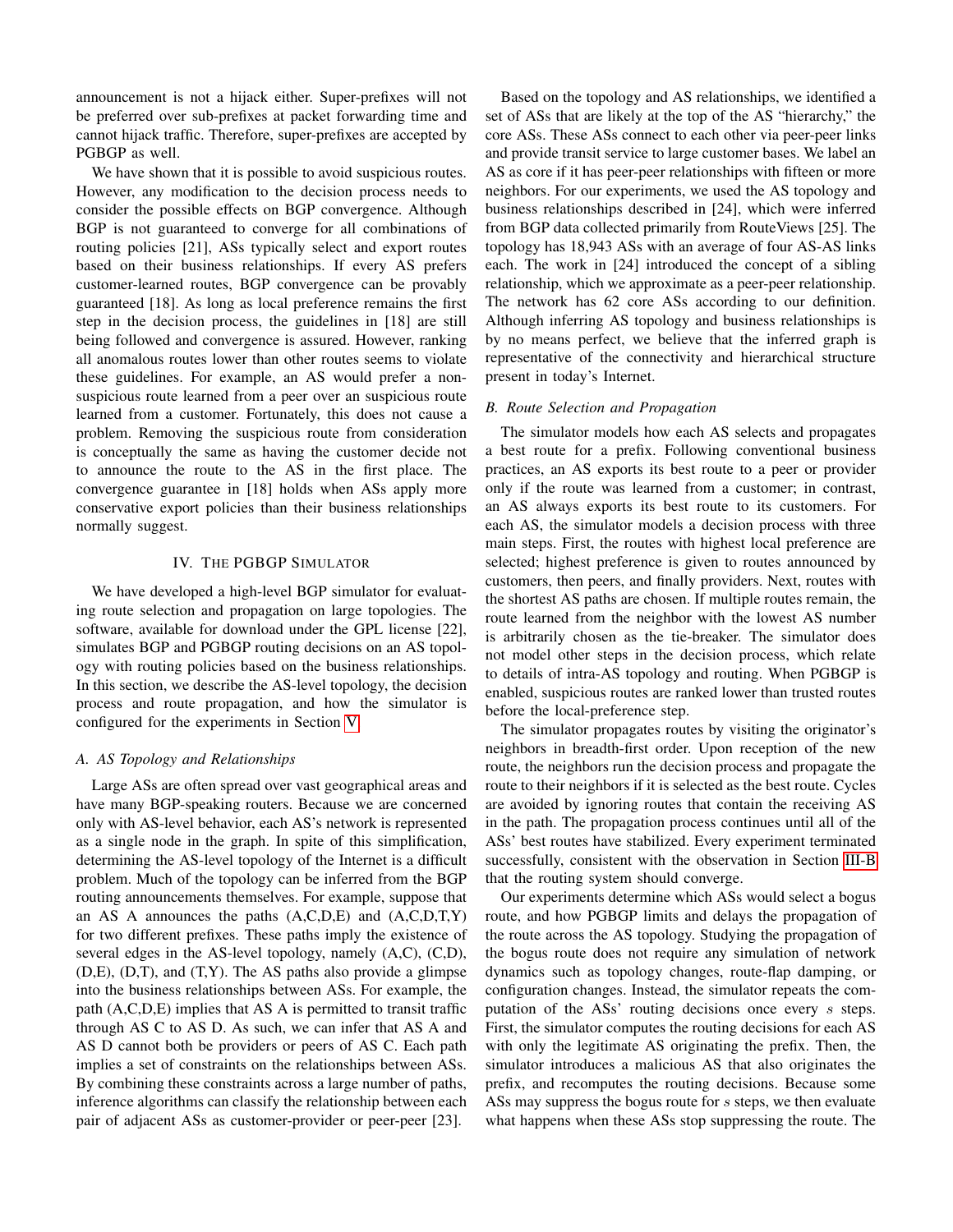| Variable                | Values                      |
|-------------------------|-----------------------------|
| History period $(h)$    | number of days $(3)$        |
| Suspicious period $(s)$ | number of days $(1)$        |
| Deployment type         | random or (core + random)   |
| Attack type             | prefix or sub-prefix hijack |
| Runs                    | positive integer (500)      |

<span id="page-5-1"></span>TABLE I SIMULATOR PARAMETERS (AND DEFAULT VALUES)

process repeats until no ASs change their decisions. Since the AS-level diameter of the Internet is small, no experiment required more than six steps to complete.

### *C. Experimental Configuration*

The simulator has several configurable parameters, as sum-marized in Table [I.](#page-5-1) These include  $h$  and  $s$ , which are set to 3 days and 1 day, respectively. There are also two deployment options. A *random* deployment enables PGBGP on a random set of nodes, modeling a situation where all ASs are equally likely to deploy the enhanced protocol. The *core + random* deployment enables PGBGP on the 62 core nodes (i.e., the ASs with fifteen or more peers) and a random chosen subset of the remaining nodes, modeling a likely scenario in which a small number of large service providers deploy the enhanced protocol, along with a random set of other ASs.

We can simulate both prefix and sub-prefix hijacks. In the first case, a randomly chosen AS originates the prefix and, on the next simulated day, a randomly chosen attacking AS originates the same prefix. Sub-prefix hijacks are simulated identically except that the attacking AS announces a sub-prefix of the legitimate AS's prefix. Each "Run" simulates a single attack instance for the given parameter settings. Each set of runs is evaluated with different fractions of ASs deploying PGBGP, ranging from 0 to 100% in increments of 10%. For each deployment scenario, attack type, and fraction of AS deployment, we simulated 500 attacks.

For all the experiments, we randomly selected the origin AS of the bogus route. This might be a reasonable assumption for prefix hijacks caused by unintentional configuration mistakes. However, some intentional, malicious attacks would be difficult for PGBGP, or any other solution, to stop. For example, suppose the adversary controls an AS that lies on all paths to the legitimate origin AS—i.e., if the adversary is the provider for the legitimate origin AS. (Admittedly, such an attack seems unlikely because a provider would not have an incentive to disrupt reachability to its own customers, but this situation might happen due to an insider attack.) In future work, we plan to evaluate the effects of targeted attacks such as these, in which the adversary chooses the most damaging possible attack location.

#### V. LARGE-SCALE EVALUATION

<span id="page-5-0"></span>This section reports simulation results on PGBGP's effectiveness. First, we show that PGBGP can protect most ASs from prefix hijack attacks, even when only a small fraction of ASs deploy the enhanced protocol. Then, we show



<span id="page-5-2"></span>Fig. 2. Both Deployments, Prefix Hijack, Day One



<span id="page-5-3"></span>Fig. 3. Both Deployments, Sub-Prefix Hijack, Day One

that defending against sub-prefix hijacks requires a largerscale deployment. Next, we illustrate that PGBGP's automated response helps ensure ASs learn a viable alternative to the bogus route. Last, we demonstrate that false positives will selfcorrect over time; all legitimate routes eventually propagate throughout the network.

## *A. Stopping Prefix Hijacks*

First, we study PGBGP's ability to detect and avoid prefixhijack attempts immediately after the adversary originates the route announcement. Figure [2](#page-5-2) plots the average fraction of ASs that select a route to the bogus origin AS, as a function of the fraction of ASs that have deployed PGBGP. The error bars represent the standard error of the mean. The top curve plots the results for a random deployment of PGBGP. With zero deployment, which represents BGP today, half of the ASs select a route to the bogus AS, on average. With a complete deployment of PGBGP, more than 99% of the ASs are protected during the initial outbreak of an attack. (Even with complete deployment, a few ASs may learn only the bogus route. For example, the adversary's single-homed customers would learn only the bogus route. In the extreme case where the adversary is the sole provider for the legitimate origin AS, no other ASs could learn the legitimate route.) Although incremental deployment of PGBGP offers incremental gains, achieving substantial gains still requires a fairly large number of randomly chosen ASs to enable PGBGP.

An AS that deploys PGBGP provides protection for all neighbors that learn the AS's best route. As such, deploying PGBGP on the small number of core ASs offers substantial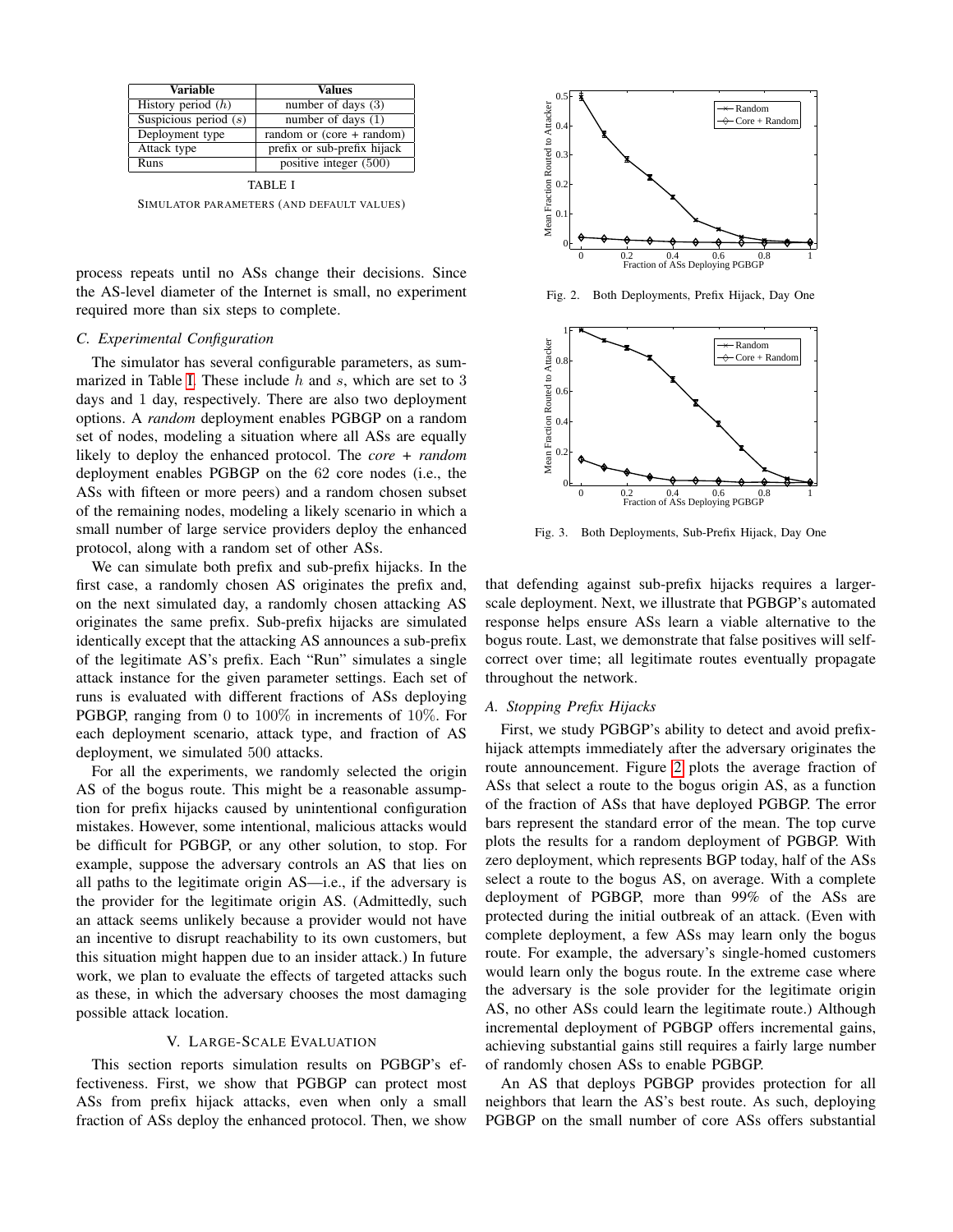benefits, as shown in the bottom curve in Figure [2.](#page-5-2) Running PGBGP just on these 62 ASs (and 0% of the remaining ASs) ensures that, on average, less than 2.5% of the ASs in the Internet select a route to the bogus origin AS. Comparing with the top curve shows that a completely random deployment would require *three-fourths* of the ASs to run PGBGP to offer the same degree of protection. Along with the base deployment on the 62 core ASs, running PGBGP on a randomly chosen set of additional ASs offers even larger gains. The results for the "core+random" scenario are very important, because convincing a small number of large service providers to run PGBGP is much easier than convincing ten thousand smaller ASs to do so. Large service providers upgrade their router software much more frequently and are more aware of the latest trends and best common practices.

#### *B. Stopping Sub-Prefix Hijacks*

The results for sub-prefix hijacks are similar, although a wider PGBGP deployment is required to achieve the same gains, as shown in Figure [3.](#page-5-3) With zero deployment of PGBGP, which represents BGP today, every AS directs traffic to the bogus AS, because the routers forward packets based on the longest prefix match. The incremental benefits of deploying PGBGP on a random set of ASs is not as significant for sub-prefix attacks until around 40% of ASs run the enhanced protocol, compared with the top curve in Figure [2.](#page-5-2) The incremental gains are smaller because ASs along the path to the legitimate origin AS may deflect the data packet toward the adversary. Successfully avoiding the adversary sometimes depends on these intermediate ASs running PGBGP as well.

Fortunately, the "core+random" deployment fares much better because the large service providers do not choose the bogus routes, and thus do not advertise any route for the subprefix to their many customers. The bottom curve in Figure [3](#page-5-3) shows that deploying PGBGP on the 62 core ASs, along with 20% of the remaining ASs, protects 94% of ASs from the sub-prefix attack. In fact, the results are nearly as good as the "core+random" results for the prefix-hijack case in Figure [2.](#page-5-2) As an added benefit, ASs that never learn the subprefix (e.g., because their providers classified it as suspicious) do not waste space on the routers for storing the routes. This helps protect smaller customer ASs with low-end routers from the excessive overhead introduced by short-lived route leaks caused by configuration errors.

# *C. Importance of a Collective Response*

In addition to avoiding bogus routes, a PGBGP-enabled AS plays an important role in ensuring that other ASs learn viable alternative routes. As a point of comparison, suppose that no ASs run PGBGP, but that an AS has a separate anomaly-detection system that determines that a particular route is malicious. When a bogus route is detected, would the AS have a legitimate alternative? When all ASs are running conventional BGP, half of the ASs select a route to the bogus AS, as shown earlier in the top curve of Figure [2.](#page-5-2) Do most of these ASs have an alternate route that uses the legitimate



<span id="page-6-0"></span>Fig. 4. Random Deployment, Prefix Hijack, Cannot Avoid



<span id="page-6-1"></span>Fig. 5. Core + Random Deployment, Prefix Hijack, 5 Days

AS, should they independently realize that the other AS is advertising a bogus route?

The general answer is "no," as shown in Figure [4.](#page-6-0) For this graph, we compute the fraction of ASs that learn no routes to the legitimate origin AS. When no ASs deploy PGBGP, nearly 40% of the ASs fail to learn a route that could avoid the bogus route's origin AS; that is, nearly four-fifths of the ASs that pick the malicious route do so because they have no alternative. Even if these ASs had a separate anomaly-detection system, they would be unable to protect themselves retroactively from the prefix-hijack attack. As more ASs deploy PGBGP, many of these ASs choose legitimate routes and, in turn, help ensure more ASs have a viable alternative.

# *D. Attack Propagation*

For the simulation parameters, operators have a 24-hour period to detect and resolve attacks before the routers automatically accept the anomalous routes as normal. If a bogus route has not been diagnosed and blocked, some of these ASs would select the route and propagate it to additional ASs, enabling the second wave of an attack. If the route is legitimate (i.e., a false positive), a broader set of ASs will start learning about the valid route. By analyzing how these routes propagate, we can understand both how quickly an undetected bogus route spreads and how quickly a false positive corrects itself.

Figures [5](#page-6-1) and [6](#page-7-2) show how the routes propagate under a "core+random" deployment for both prefix and sub-prefix hijacks, respectively. Each graph has five curves, corresponding to five days. The bottom curves (with diamonds) represents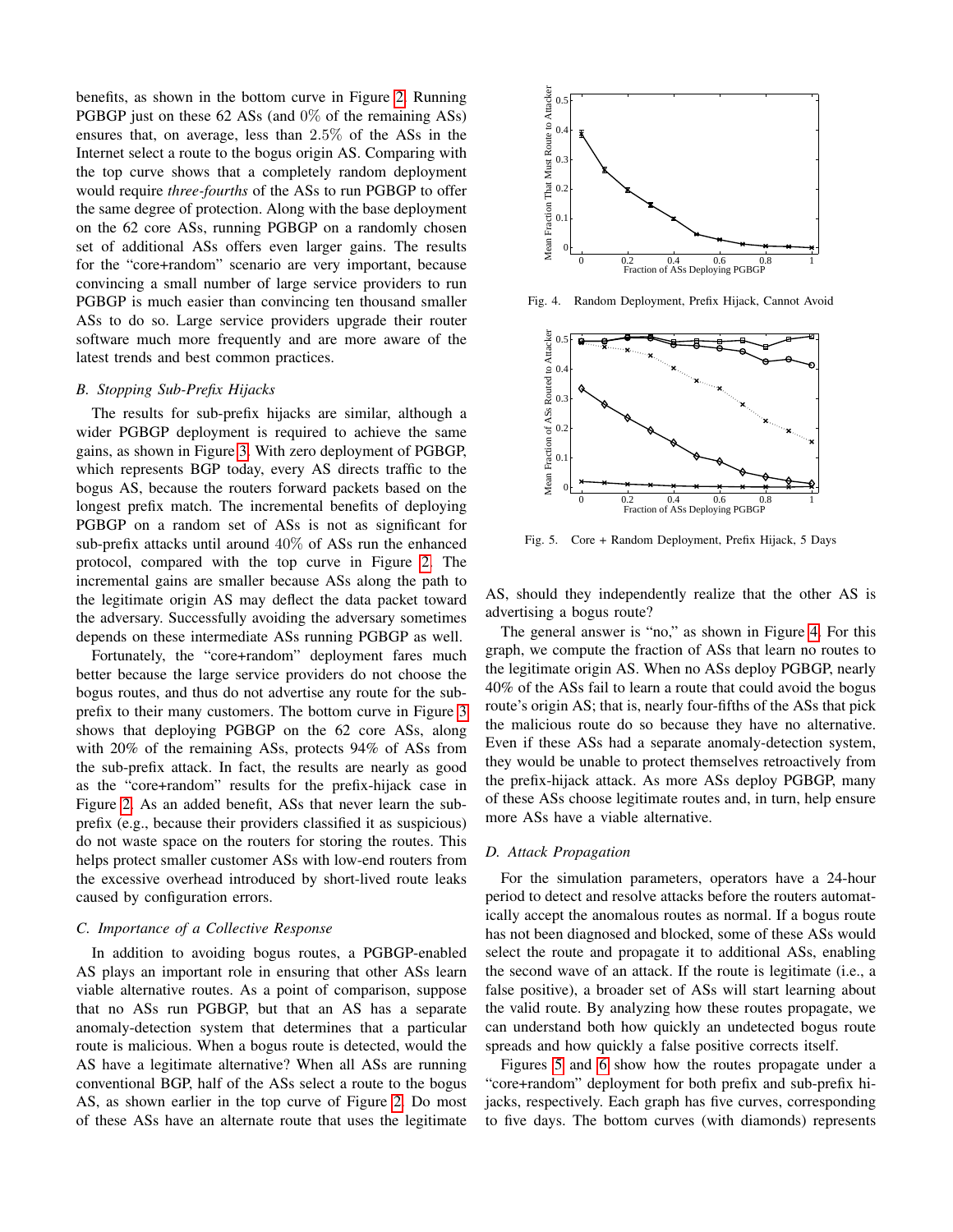

<span id="page-7-2"></span>Fig. 6. Core + Random Deployment, Sub-Prefix Hijack, 5 Days

the first day, corresponding to the bottom curves in Figures [2](#page-5-2) and [3,](#page-5-3) respectively. On each subsequent day, the protective effect decreases, as each day's curve is higher than the one before. With a ubiquitous deployment of PGBGP (the most effective protection), five days is sufficient for a nearly complete propagation of the previously suspicious route, because most pairs of ASs are connected by paths with five hops or less. By then, half of ASs would select the prefix and nearly 100% would use the sub-prefix, as with BGP today.

These graphs illustrate the trade-off between protecting against bogus routes (real attacks) and self-correcting for false positives (legitimate new routes). Ultimately, the tradeoff can be managed by manipulating the duration of the suspicious period. In addition, once a secondary response system concludes that a suspicious route is valid, the routers in an AS could be configured to start treating the route as a legitimate immediately, rather than wait for the timeout.

# VI. IMPLEMENTATION AND DEPLOYMENT

<span id="page-7-0"></span>PGBGP does not require any changes to the BGP protocol, allowing one AS to deploy the enhanced protocol when other ASs have not. An implementation of PGBGP has two main components: constructing the set of recently-seen (prefix, origin AS) pairs and applying a modified decision process to select the best route for each destination prefix. We see three main options for realizing these two functions:

*Implementing both functions on the routers:* Implementing PGBGP on the routers requires extending how the routing software processes incoming BGP update messages. Upon receiving a BGP announcement, the router would need to compare the origin AS with the recently-seen ASs for this destination prefix to determine if the route is suspicious. Suspicious prefixes would be assigned a lower local-preference value, and suspicious sub-prefixes would be suppressed, to ensure that the router uses trusted routes where possible. In addition, the router would need to update the set of trusted (prefix, origin AS) pairs as new update messages arrive.

*Separating the functions between routers and servers:* The edge routers can be configured to forward all externallylearned BGP update messages to a server. The server can analyze the data to construct the set of trusted (prefix, origin AS) pairs, and periodically upload the information to the routers. When a new BGP update message arrives, the router can consult the set of trusted (prefix, origin AS) pairs to classify the route and apply the PGBGP decision process. This approach allows the set of (prefix, origin AS) pairs to reflect the BGP routes seen by all routers in the network, and reduces the load on the routers. The router can continue to process BGP update messages and select routes in real time, without waiting for the latest upload from the server.

*Implementing both functions on separate servers:* The server could take complete responsibility for implementing the PG-BGP algorithm. As in the previous solution, the edge routers are configured to forward all externally-learned routes to the server. In addition to constructing the set of trusted (prefix, origin AS) pairs, the server applies the PGBGP decision process and sends each router a single best route for each prefix. This would be possible today by implementing PGBGP on the Routing Control Platform (RCP) described in [26, 27]. This approach obviates the need for *any* changes to routers, but places a larger burden on the server to be fast and reliable.

All three approaches are viable in practice. In addition, the overhead for analyzing the BGP updates is not significant. We implemented the analysis algorithm to generate the results in Section [III.](#page-2-0) Our prototype analyzed three months worth of BGP update data (from May to July of 2005) from AS 2914's reflector stream to Equinix in 46 minutes on a 1.8 GHz Opteron with a maximum memory usage of 100 MB for a suspicious period of 1 day and history period of 3 days. Conducting the same analysis for all 40 peers of the RouteViews2 view requires 400 MB memory and 18 hours. This should be fast enough to handle any AS's update streams in real time. This is consistent with the previous work on the RCP [27] that shows that a high-end PC has sufficient CPU and memory resources to process all BGP update messages from the edge routers of a large ISP in real time.

# VII. THE INTERNET ALERT REGISTRY

<span id="page-7-1"></span>Once a suspicious route has been identified by PGBGP, it can be difficult to determine if it is a true or false positive. It is impractical to expect network operators to verify all suspicious routes manually, because of volume and ambiguity.

The operators in the best position to determine the legitimacy of a particular route are often the ones who are most interested in those routes. For example, the legitimate origin AS of a hijack is best aware of the legitimate origins of the hijacked prefix. Also, the operator of the AS from which the attack originates knows which prefixes it should announce and can most quickly repair a misconfiguration. If these two operators are informed of each suspicious route that PGBGP finds, the operating overhead could be minimized and routes could be verified by the most knowledgeable parties.

Here we describe the Internet Alert Registry, a prototype service for notifying origin ASs of bogus routes. IAR is an opt-in service in which operators submit their e-mail address and the AS numbers that they wish to monitor. For instance, an operator of AT&T might register only AS 7018. Thereafter, the operator will be notified by e-mail of any attack in which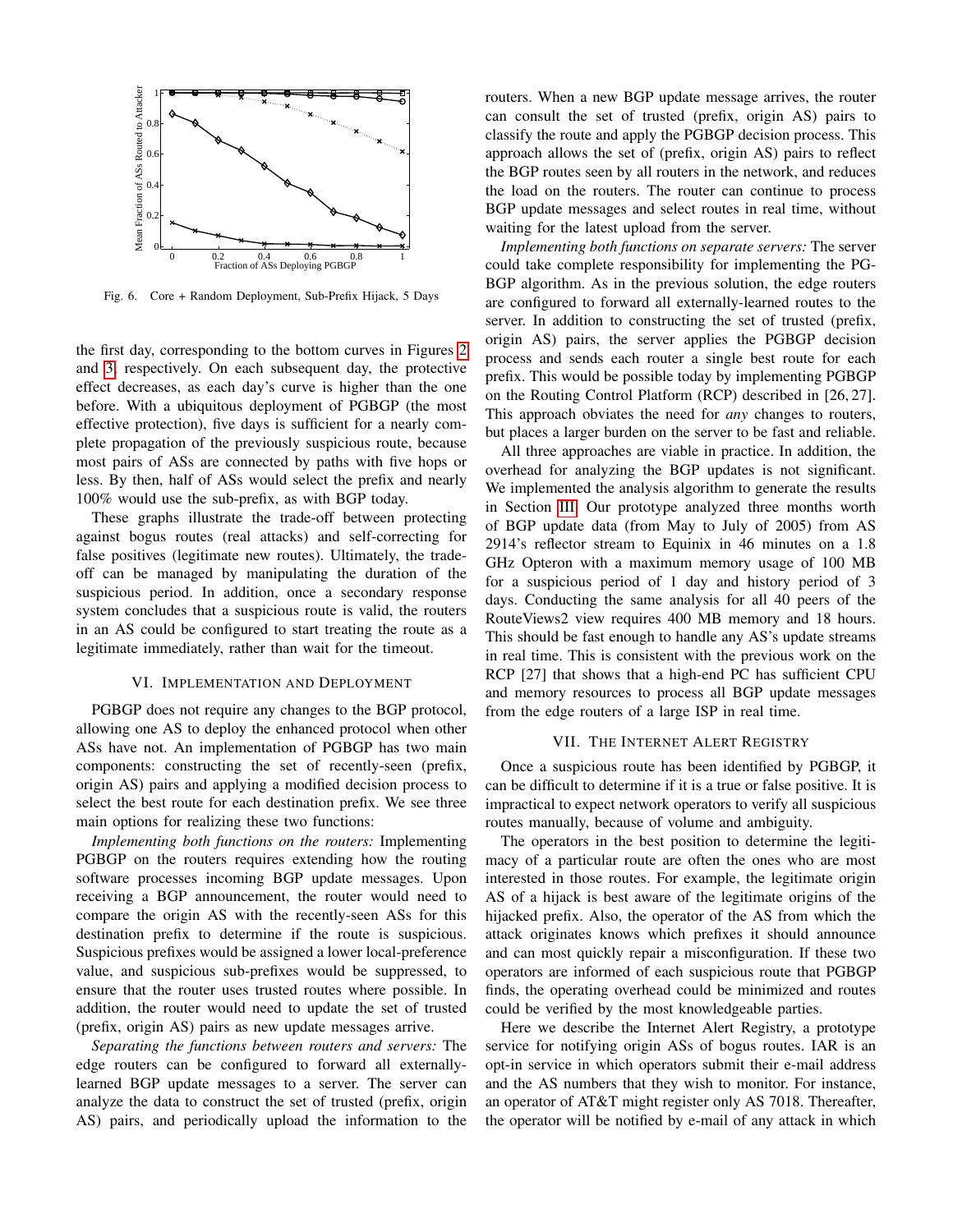AS 7018 is either the victim or instigator. When an alert is received, the operator can attempt to resolve the situation with the other party.

The service does not need to be adopted by all operators in order to succeed. ASs that do not receive alerts will not receive the benefits of the IAR, while those that do can take an active role in protecting themselves.

We implemented a proof-of-concept IAR [28] in the form of a website. It displays all suspicious routes found within the last 24 hours and provides search functionality for archival purposes. It currently monitors all BGP update streams from RIPE RRCs  $\{0, 1, 2, 3, 5, 11, 12, 13\}$  $\{0, 1, 2, 3, 5, 11, 12, 13\}$  $\{0, 1, 2, 3, 5, 11, 12, 13\}$ <sup>3</sup> for bogus routes by using the pseudo-PGBGP router developed for use in Section [III-A.](#page-2-3) E-mail registration is also available on the website in the fashion previously described. Preliminary Results show that for the inclusive period from May 1st - May 10th of 2006, the mean number of alerts for Tier-1 ASs (7018, 3356, 701, 1239) per day was only 1.1 with a standard deviation of 0.5.

# VIII. LIMITATIONS OF PGBGP

<span id="page-8-0"></span>PGBGP is an extremely simple approach to a complex problem. In this section, we discuss some of the complexities, how PGBGP addresses them, and some cases where extending PGBGP may be warranted.

#### *A. False Positives*

A prefix hijack is identified by the announcement of multiple simultaneous origins for a single prefix. There are two cases when this can legitimately occur:

*Provider Change:* PGBGP will accept the new provider's route by default once the old provider withdraws it.

*Previously Unseen Auxiliary Provider:* If both the old and the new routes are advertised simultaneously, the old one will be used until the suspicious period has elapsed. In the event of a backup route due to failure of the primary provider, the backup route will be used by default. Note: If a trusted origin for the prefix is on the AS path to the new origin, PGBGP will not treat the route as potentially bogus.

A sub-prefix hijack is identified when a prefix that is wholly contained within a prefix recently seen and owned by another AS is announced. In some scenarios, an AS could legitimately announce sub-prefixes that it owns. PGBGP will not interfere in this scenario because the known super-prefix origin is on the AS Path to the sub-prefix. However, PGBGP will treat the following legitimate situations as suspicious:

*Provider Change:* In rare circumstances an ISP will transfer a block of its old provider's address space to a new provider. In order to change providers rapidly under PGBGP, the following protocol could be followed: (1) The old provider announces the sub-prefix; (2) Routes with the sub-prefix will therefore be treated as a prefix hijack (instead of a sub-prefix hijack), because of (1); (3) The new provider announces the prefix, and the old provider withdraws it; (4) The new provider's route is then used by default.

*Previously Unseen Auxiliary Provider:* If an AS legitimately announces IP space allocated by one provider to another, PGBGP will delay its propagation until the suspicious period has passed. During the delay period traffic would continue to flow based on the larger address block. If the route is found to be bogus the delay would have prevented an attack. Otherwise, after the suspicious period has passed, the saved routes would be entered into the routing table and used normally. In order to ensure that a backup of this type is not delayed, operators could employ the common practice of regularly announcing the backup route with a prepended AS path.

### *B. An Intelligent Adversary*

We are aware of three ways in which PGBGP's security could be compromised. First, an adversary could force a prefix's routes to be withdrawn via a denial-of-service attack and subsequent announcement of its own route for the same prefix. In this scenario, PGBGP would select the illegitimate route because no alternative route for the prefix would exist. This is no different than what happens with the current BGP. This case is addressed by sBGP, and PGBGP could potentially address it as well through the IAR mechanism. A second vulnerability is created by PGBGP's delay mechanism. If a bogus route were to pass through the delay phase unnoticed, it would eventually propagate as occurs with BGP today. This form of attack is well addressed by the IAR and would succeed only if operators neglected their IAR notifications. Finally, a sophisticated attacker could compromise a router and announce a very short fake route that passes through her AS but ends at a legitimate origin. This is known a man-in-themiddle attack. Although this case is not covered by our current PGBGP design, we could use PGBGP principles to cover this kind of attack as well, for example, by treating routes with anomalous edges as suspicious. This is an important avenue for future work, even though man-in-the-middle attacks are still uncommon.

## IX. RELATED WORK

<span id="page-8-1"></span>In addition to the centralized approaches discussed earlier, there are several other proposals for improving BGP security.

Whisper [15] and MOAS lists [14] (lists of legitimate origins for a prefix), detect suspicious routes by monitoring the BGP messages exchanged between routers. Both proposals use the BGP community attribute to convey extra information along with the update. Unfortunately, in ASs that have not deployed the protocol enhancements, the routers are likely to strip the community tag.

Kruegel *et al.* [16] proposes a solution that detects prefixhijack attempts and false updates based on geographical information obtained from a central registry, such as the Whois database. Although Whois data are often incomplete and outof-date, they argue that the geographic locations of ASs do not change frequently. Although their prefix-hijack detector bears

<span id="page-8-2"></span><sup>&</sup>lt;sup>3</sup>In future iterations, registered users will also be able to forward alerts that their own servers have discovered to the IAR. This will become necessary as PGBGP's deployment increases to ensure maximum visibility of bogus routes.